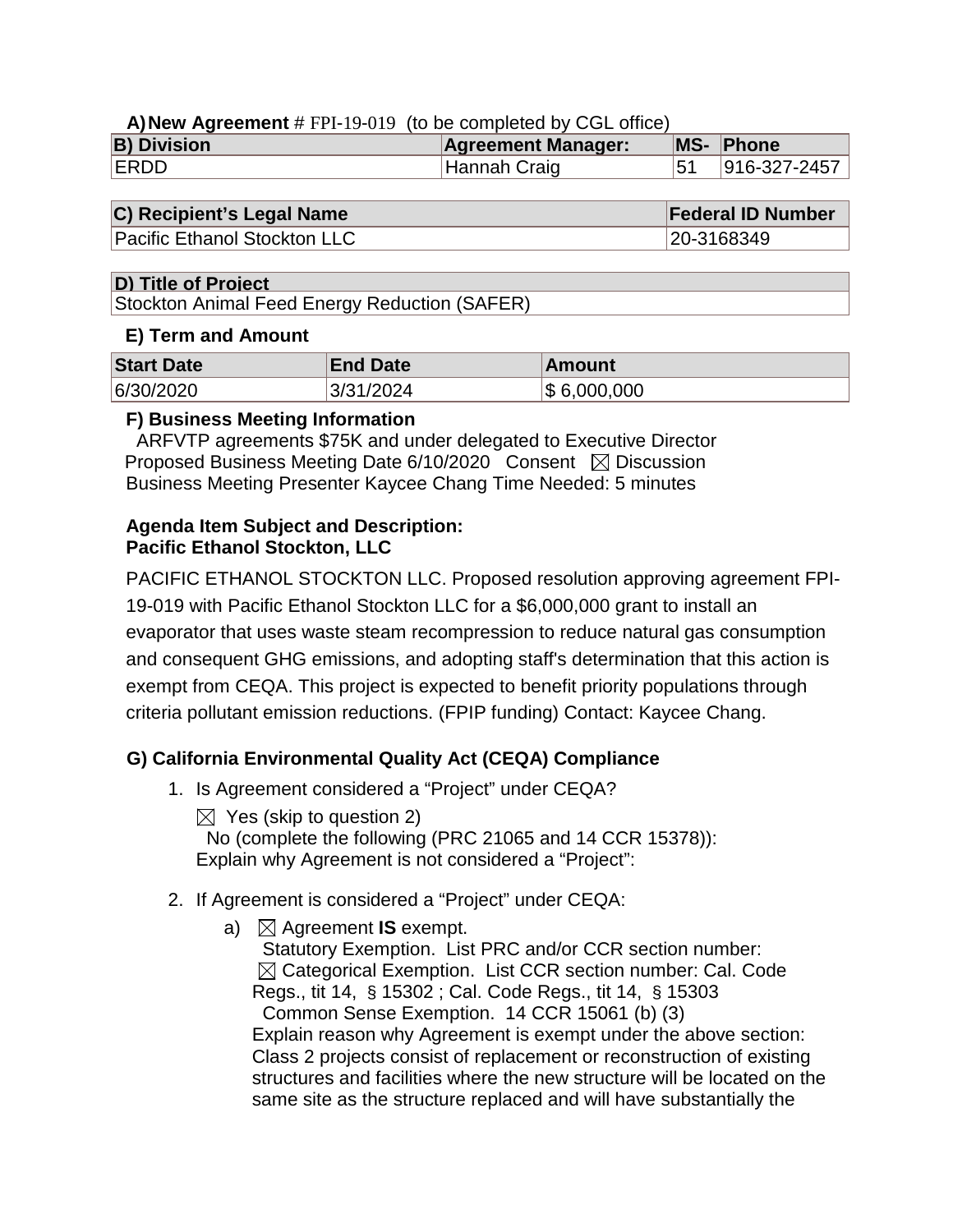same purpose and capacity as the structure replaced. This project will involve replacement of existing mechanical equipment at an existing food processing facility and the facility will have substantially the same purpose and capacity with the replacement equipment. The evaporator and distillation system consists of evaporators, condensers, distillation columns, heat exchangers, pumps, tanks, and associated wiring, piping, fittings, and fasteners. The demonstration will not have a significant impact on local air quality, noise, or traffic, and is expected to reduce local criteria pollutant emissions. For these reasons, the project will not have a significant effect on the environment and falls under the categorical exemption listed in 14 C.C.R. 15302.

Class 3 consists of construction and location of limited numbers of new, small facilities or structures; installation of small new equipment and facilities in small structures; and the conversion of existing small structures from one use to another where only minor modifications are made in the exterior of the structure. The project may require the construction of temporary or mobile structures during construction. These structures will not exceed 2,500 square feet. Each exemption is an independent basis for finding the project exempt. These structures will not exceed 2,500 square feet. For these reasons, the project will not have a significant effect on the environment and falls under the categorical exemption listed in 14 CCR 15303.

Each exemption is an independent basis for finding the project exempt.

b) Agreement **IS NOT** exempt. (consult with the legal office to determine next steps)

Check all that apply Initial Study Negative Declaration Mitigated Negative Declaration Environmental Impact Report Statement of Overriding Considerations

## **H) List all subcontractors (major and minor) and equipment vendors:** (attach additional sheets as necessary)

| <b>Legal Company Name:</b>     | <b>Budget</b>                      |
|--------------------------------|------------------------------------|
| PL Energy, LLC (Match Funding) | $\overline{\$}0;$ (\$79,580-match) |
|                                | \$                                 |
|                                | \$                                 |
|                                | \$                                 |
|                                | \$                                 |
|                                | \$                                 |
|                                | \$                                 |
|                                | \$                                 |
|                                | \$                                 |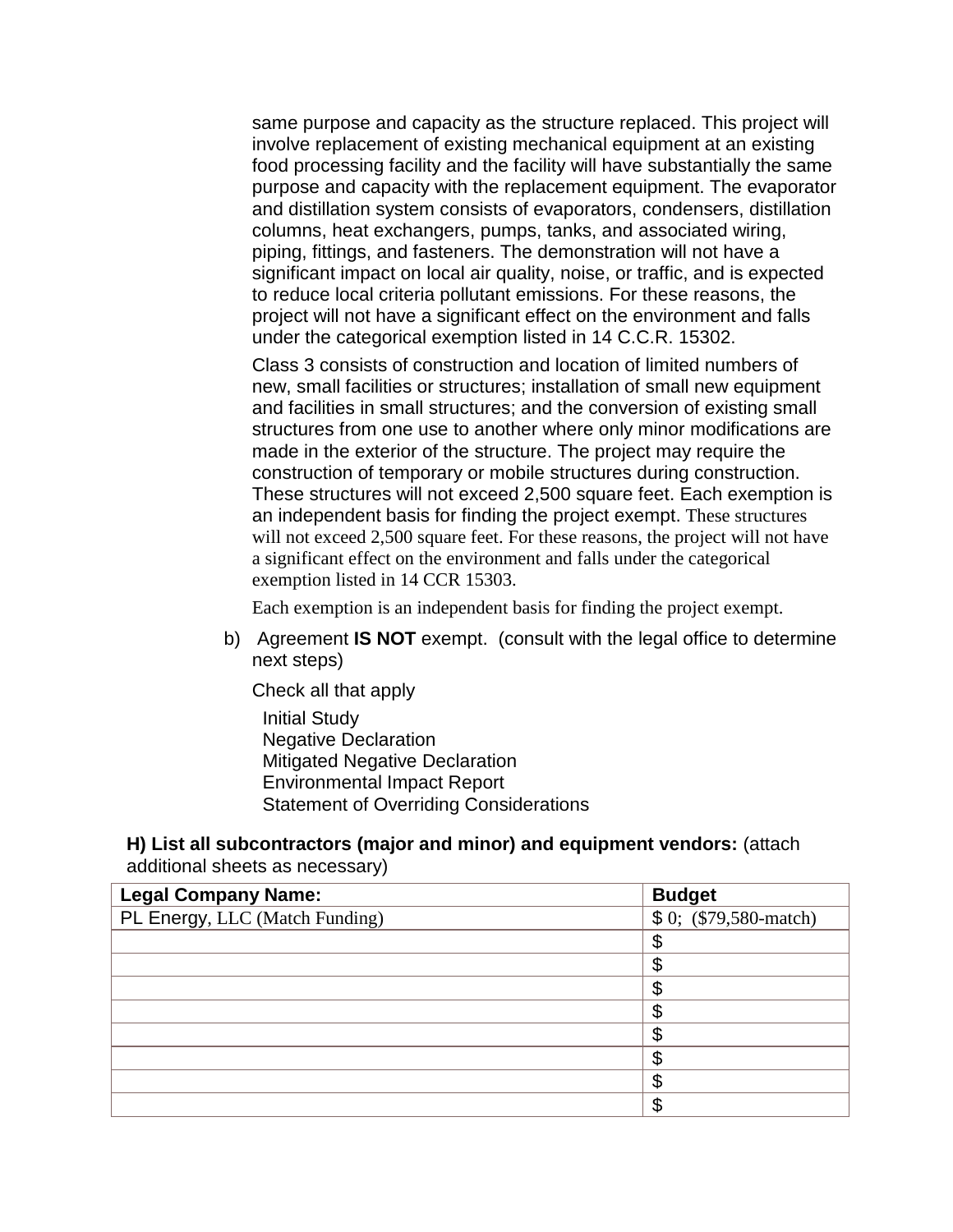# **I) List all key partners: (attach additional sheets as necessary)**

| <b>Legal Company Name:</b> |  |  |
|----------------------------|--|--|
|                            |  |  |
|                            |  |  |
|                            |  |  |
|                            |  |  |

\$

## **J) Budget Information**

| <b>Funding Source</b> | <b>Funding Year of</b><br><b>Appropriation</b> | <b>Budget List</b><br><b>Number</b> | <b>Amount</b> |
|-----------------------|------------------------------------------------|-------------------------------------|---------------|
| <b>GGRF</b>           | 18-19                                          | 301.002AB                           | \$6,000,000   |
|                       |                                                |                                     |               |
|                       |                                                |                                     |               |
|                       |                                                |                                     |               |
|                       |                                                |                                     |               |
|                       |                                                |                                     |               |

R&D Program Area: EERO: FPIP TOTAL: \$ 6,000,000 Explanation for "Other" selection Reimbursement Contract #: Federal Agreement #:

## **K) Recipient's Contact Information**

**1. 1. Recipient's Administrator/Officer** Name: Paul Koehler Address: 400 Capitol Mall

City, State, Zip: Sacramento, CA 95814-4407 Phone: 916-403-2790 E-Mail: paulk@pacificethanol.com

## **2. Recipient's Project Manager**

Name: Paul Koehler Address: 400 Capitol Mall

City, State, Zip: Sacramento, CA 95814-4407 Phone: 916-403-2790 E-Mail: paulk@pacificethanol.com

## **L) Selection Process Used**

X Competitive Solicitation Solicitation #: GFO-19-901p2 First Come First Served Solicitation Solicitation #: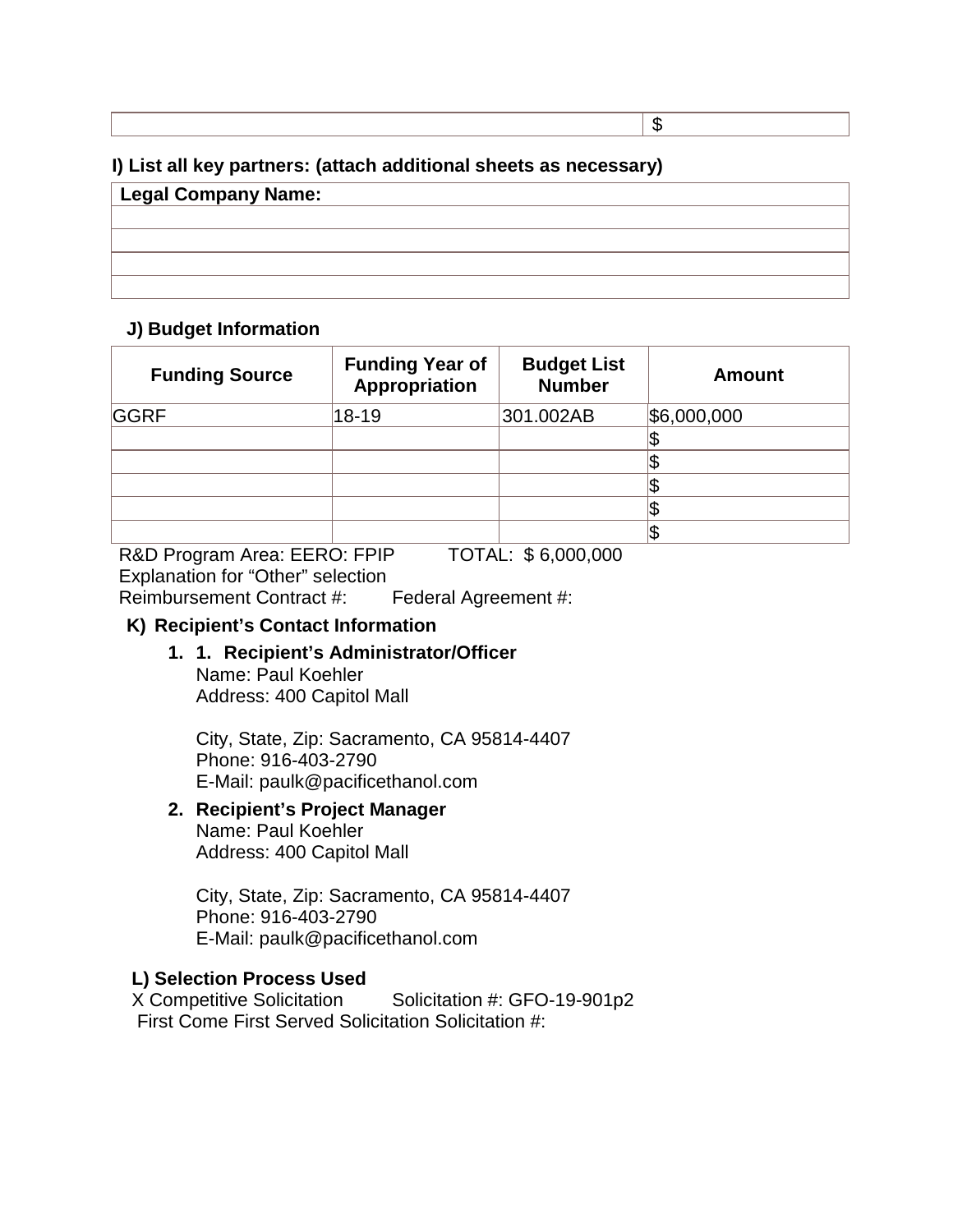# **M) The following items should be attached to this GRF**

- 1. Exhibit A, Scope of Work  $\boxtimes$  Attached
- 2. Exhibit B, Budget Detail  $\Box$  Attached
- 3. CEC 105, Questionnaire for Identifying Conflicts  $\boxtimes$  Attached
- 4. Recipient Resolution  $\Box$  N/A  $\Box$  Attached
- 5. CEQA Documentation  $\Box$  N/A  $\Box$  Attached
- 

- 
- 
- 

| <b>Agreement Manager</b> | <b>Date</b> |
|--------------------------|-------------|
| <b>Office Manager</b>    | <b>Date</b> |
| <b>Deputy Director</b>   | Date        |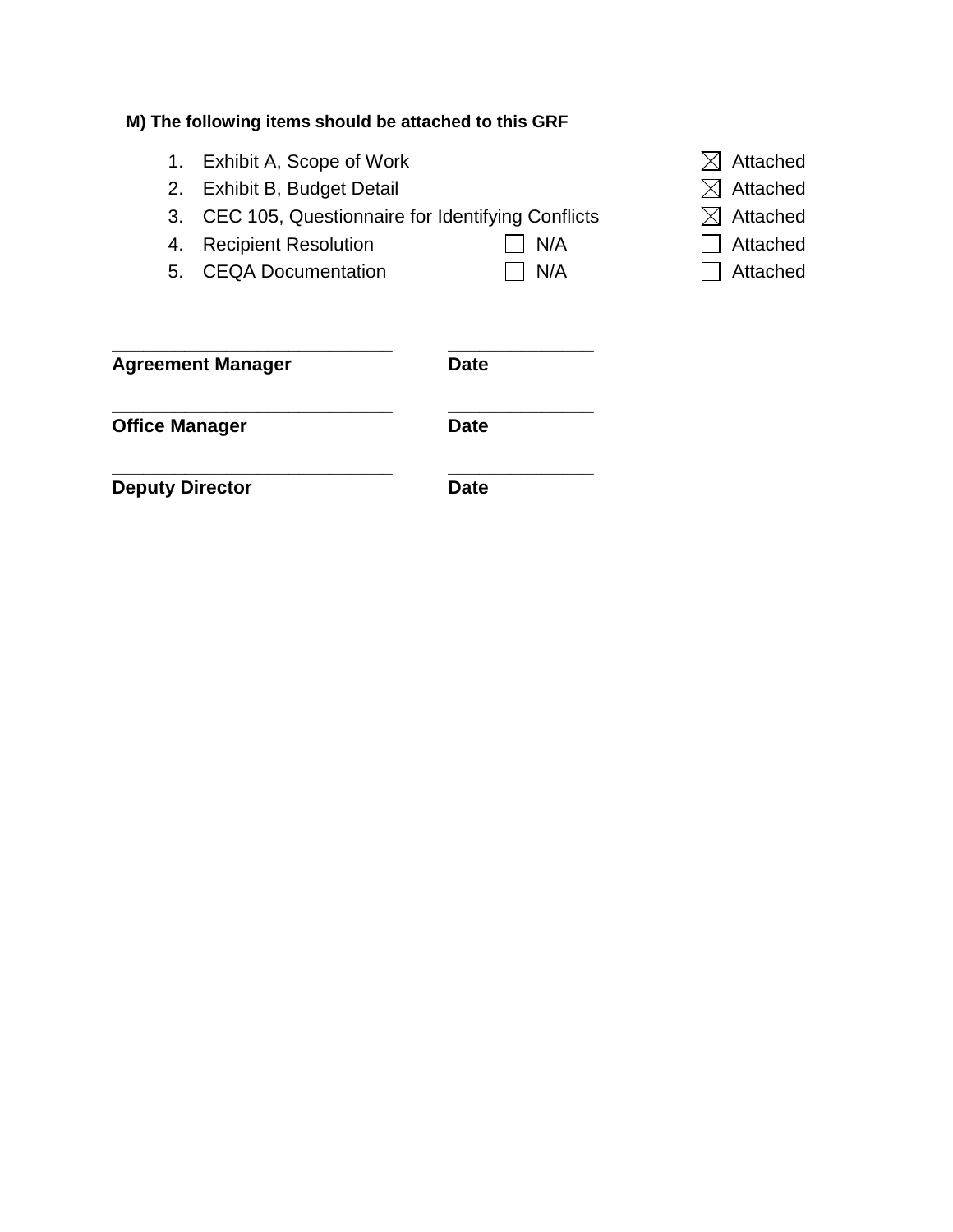## **I. TASK ACRONYM/TERM LISTS**

#### **A. Task List**

| Task # | $\mathsf{CPR}^1$ | <b>Task Name</b>                           |
|--------|------------------|--------------------------------------------|
|        |                  | <b>General Project Tasks</b>               |
|        |                  | Site Preparation and Equipment Procurement |
|        |                  | <b>Equipment Installation</b>              |
| -4     |                  | Measurement and Verification               |
|        |                  | Technology/Knowledge Transfer Activities   |

### **B. Acronym/Term List**

| Acronym/Term | <b>Meaning</b>                      |
|--------------|-------------------------------------|
| <b>CAM</b>   | <b>Commission Agreement Manager</b> |
| CAO          | <b>Commission Agreement Officer</b> |
| <b>CPR</b>   | <b>Critical Project Review</b>      |
| <b>GHG</b>   | <b>Greenhouse Gas</b>               |
| M&V          | Measurement and Verification        |
| <b>MVR</b>   | Mechanical Vapor Recompression      |
| Recipient    | Pacific Ethanol Stockton LLC        |

### **II. PURPOSE OF AGREEMENT, PROBLEM/SOLUTION STATEMENT, AND GOALS AND OBJECTIVES**

## **A. Purpose of Agreement**

The purpose of this Agreement is to purchase and install a Mechanical Vapor Recompression (MVR) system to reduce natural gas consumption and consequent greenhouse gas (GHG) emissions at the Recipient's biofuels and animal food production facility. Natural gas and electricity consumption will be measured before and after the equipment is installed to verify GHG emission reductions.

 $\overline{a}$ 

<span id="page-4-0"></span><sup>1</sup> Please see subtask 1.3 in Part III of the Scope of Work (General Project Tasks) for a description of Critical Project Review (CPR) Meetings.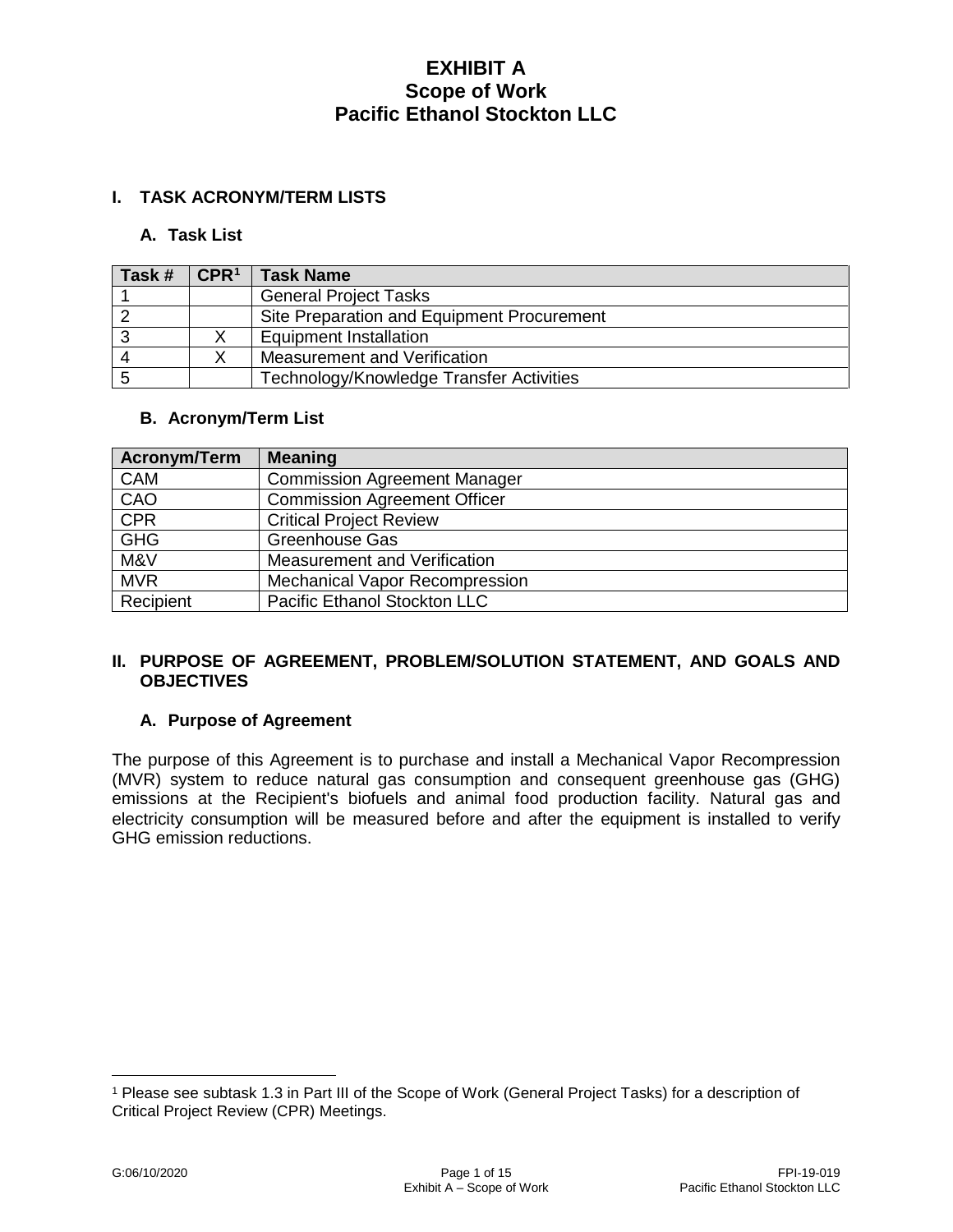### **B. Problem/ Solution Statement**

### **Problem**

Producing distillers grain uses significant volumes of steam, thereby consuming large amounts of natural gas. In addition, production margins in the industry are tight and producers are seeking ways to reduce costs and increase operational efficiencies in the industry. There is potential to reduce natural gas consumption and associated emissions and fuel costs through the use of MVR systems. However, businesses cannot justify the large upfront costs of equipment upgrades without sufficient demonstration and verification of benefits.

#### **Solution**

The MVR project is an energy efficient method to produce steam by recompression of used steam, to higher pressure and temperature into usable steam. This process reduces natural gas and increases electricity but results in a net annual reduction of GHG emissions.

### **C. Goals and Objectives of the Agreement**

#### **Agreement Goals**

The goal of this agreement is to reduce natural gas consumption, greenhouse gas emissions, and fuel operating costs at the Recipient's biofuels and animal food production facility and promote more efficient technologies in relevant industries.

#### **Agreement Objectives**

The objectives of this Agreement are to:

- Install MVR technology at the Recipient's biofuels and animal food production facility;
- Reduce annual natural gas consumption by at least 4,600,000 MMBTU/year and consequent GHG emissions by at least 18,000 MTCO2e/year;
- Measure fuel and electricity consumption before and after project installation to verify project benefits;
- Share lessons learned and project benefits with relevant industries; and
- Offer \$25,000 in scholarship funds in partnership with the Northern California Association of Energy and offer co-operative internships to students at the University of the Pacific Stockton.

## **III. TASK 1 GENERAL PROJECT TASKS**

#### **PRODUCTS**

#### **Subtask 1.1 Products**

The goal of this subtask is to establish the requirements for submitting project products (e.g., reports, summaries, plans, and presentation materials). Unless otherwise specified by the Commission Agreement Manager (CAM), the Recipient must deliver products as required below by the dates listed in the **Project Schedule (Part V).** Products that require a draft version are indicated by marking **"(draft and final)"** after the product name in the "Products" section of the task/subtask. If "(draft and final)" does not appear after the product name, only a final version of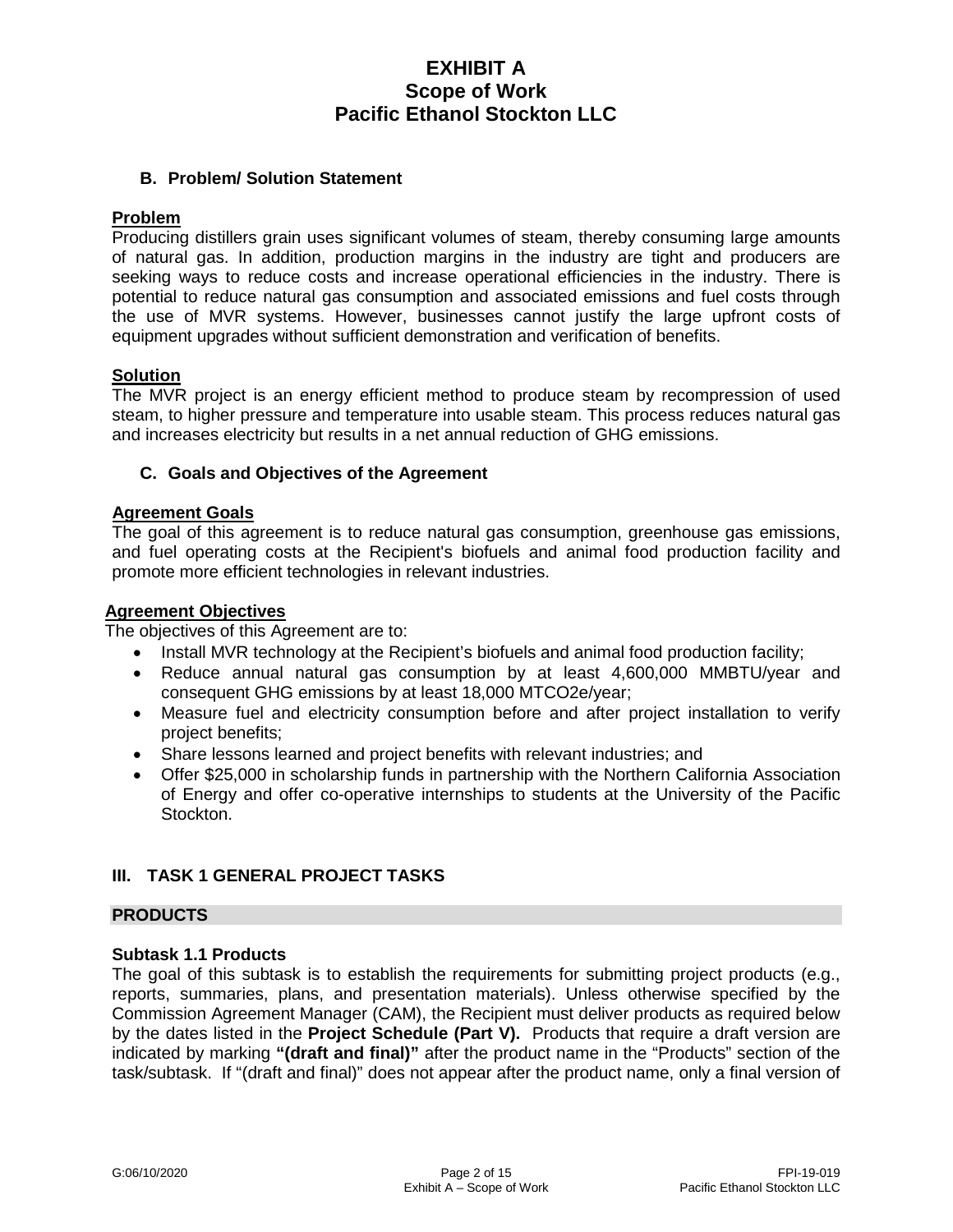the product is required. With respect to due dates within this Scope of Work, **"days"** means working days.

### **The Recipient shall:**

For products that require a draft version, including the Final Report Outline and Final Report

- Submit all draft products to the CAM for review and comment in accordance with the Project Schedule (Part V). The CAM will provide written comments to the Recipient on the draft product within 15 days of receipt, unless otherwise specified in the task/subtask for which the product is required.
- Consider incorporating all CAM comments into the final product. If the Recipient disagrees with any comment, provide a written response explaining why the comment was not incorporated into the final product.
- Submit the revised product and responses to comments within 10 days of notice by the CAM, unless the CAM specifies a longer time period, or approves a request for additional time.

For products that require a final version only

• Submit the product to the CAM for acceptance. The CAM may request minor revisions or explanations prior to acceptance.

For all products

Submit all data and documents required as products in accordance with the following:

Instructions for Submitting Electronic Files and Developing Software:

o **Electronic File Format**

 Submit all data and documents required as products under this Agreement in an electronic file format that is fully editable and compatible with the Energy Commission's software and Microsoft (MS)-operating computing platforms, or with any other format approved by the CAM. Deliver an electronic copy of the full text of any Agreement data and documents in a format specified by the CAM, such as memory stick or CD-ROM.

The following describes the accepted formats for electronic data and documents provided to the Energy Commission as products under this Agreement, and establishes the software versions that will be required to review and approve all software products:

- Data sets will be in MS Access or MS Excel file format (version 2007 or later), or any other format approved by the CAM.
- Text documents will be in MS Word file format, version 2007 or later.
- Documents intended for public distribution will be in PDF file format.
- **The Recipient must also provide the native Microsoft file format.**
- Project management documents will be in Microsoft Project file format, version 2007 or later.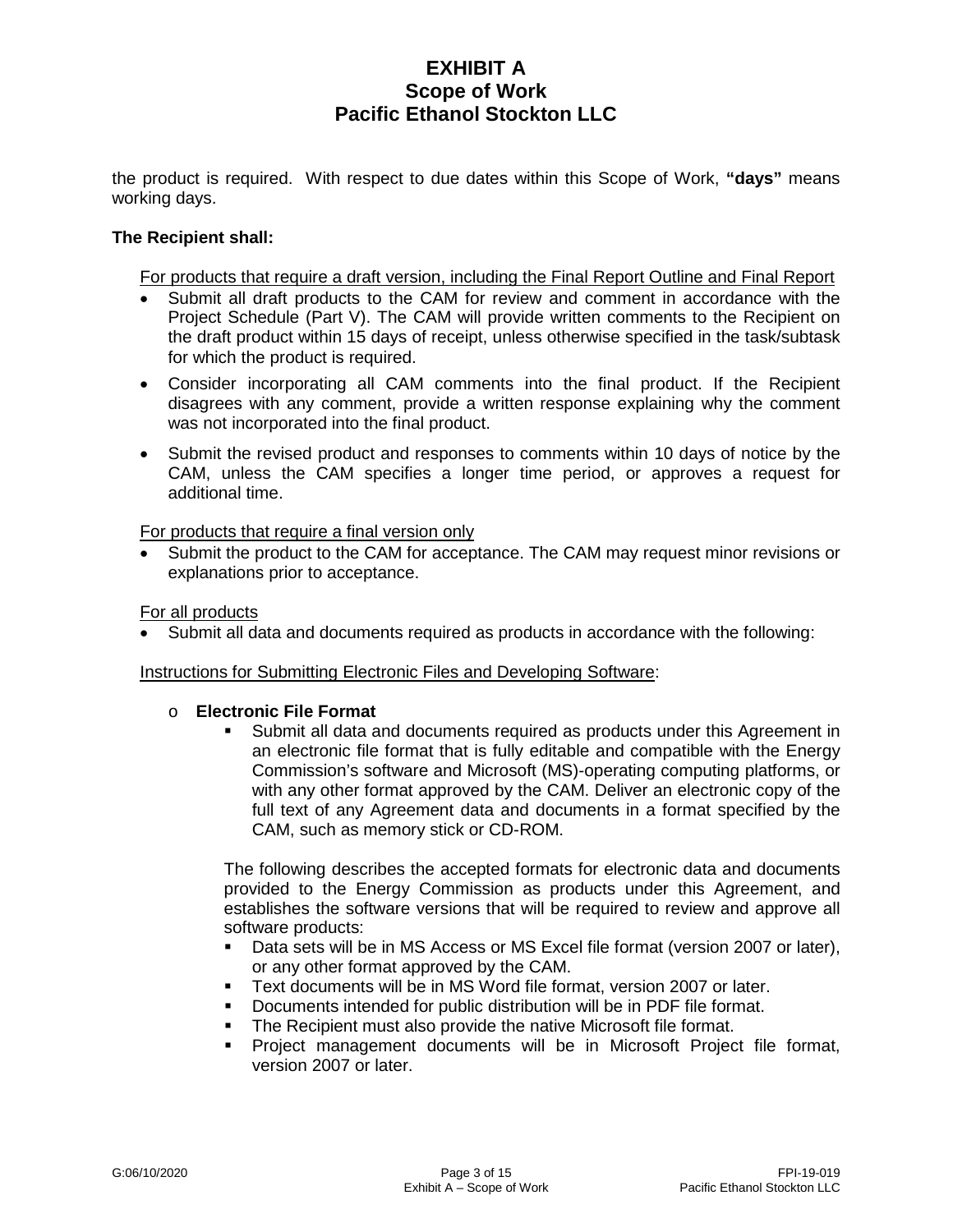### o **Software Application Development**

Use the following standard Application Architecture components in compatible versions for any software application development required by this Agreement (e.g., databases, models, modeling tools), unless the CAM approves other software applications such as open source programs:

- Microsoft ASP.NET framework (version 3.5 and up). Recommend 4.0.
- Microsoft Internet Information Services (IIS), (version 6 and up) Recommend 7.5.
- Visual Studio.NET (version 2008 and up). Recommend 2010.
- C# Programming Language with Presentation (UI), Business Object and Data Layers.
- SQL (Structured Query Language).
- Microsoft SQL Server 2008, Stored Procedures. Recommend 2008 R2.
- **Microsoft SQL Reporting Services. Recommend 2008 R2.**
- XML (external interfaces).

Any exceptions to the Electronic File Format requirements above must be approved in writing by the CAM. The CAM will consult with the Energy Commission's Information Technology Services Branch to determine whether the exceptions are allowable.

### *MEETINGS*

#### **Subtask 1.2 Kick-off Meeting**

The goal of this subtask is to establish the lines of communication and procedures for implementing this Agreement.

#### **The Recipient shall:**

• Attend a "Kick-off" meeting with the CAM, the Commission Agreement Officer (CAO), and any other Energy Commission staff relevant to the Agreement. The Recipient will bring its Project Manager and any other individuals designated by the CAM to this meeting. The administrative and technical aspects of the Agreement will be discussed at the meeting. Prior to the meeting, the CAM will provide an agenda to all potential meeting participants. The meeting may take place in person or by electronic conferencing (e.g., WebEx), with approval of the CAM.

The administrative portion of the meeting will include discussion of the following:

- o Terms and conditions of the Agreement;
- o Administrative products (subtask 1.1);
- o CPR meetings (subtask 1.3);
- o Match fund documentation (subtask 1.6);
- o Permit documentation (subtask 1.7);
- o Subcontracts (subtask 1.8); and
- o Any other relevant topics.

The technical portion of the meeting will include discussion of the following:

o The CAM's expectations for accomplishing tasks described in the Scope of Work;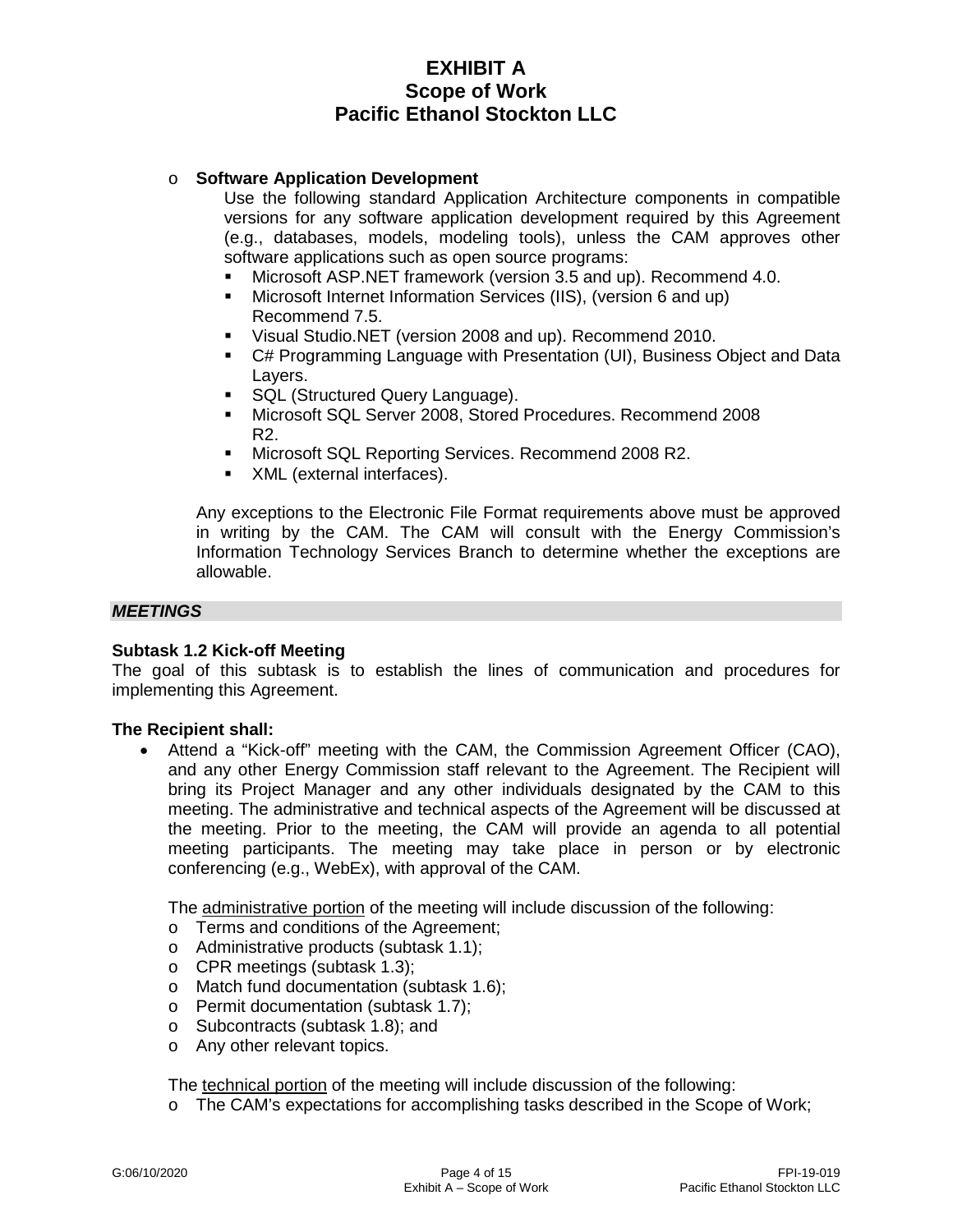- o An updated Project Schedule;
- o Technical products (subtask 1.1);
- o Progress reports and invoices (subtask 1.5);
- o Final Report (subtask 1.6); and
- o Any other relevant topics.
- Provide an *Updated Project Schedule, List of Match Funds,* and *List of Permits*, as needed to reflect any changes in the documents.

#### **The CAM shall:**

- Designate the date and location of the meeting.
- Send the Recipient a *Kick-off Meeting Agenda*.

#### **Recipient Products:**

- Updated Project Schedule *(if applicable)*
- Updated List of Match Funds *(if applicable)*
- Updated List of Permits *(if applicable)*

#### **CAM Product:**

• Kick-off Meeting Agenda

#### **Subtask 1.3 Critical Project Review (CPR) Meetings**

The goal of this subtask is to determine if the project should continue to receive Energy Commission funding, and if so whether any modifications must be made to the tasks, products, schedule, or budget. CPR meetings provide the opportunity for frank discussions between the Energy Commission and the Recipient. As determined by the CAM, discussions may include project status, challenges, successes, final report preparation, and progress on technical transfer and production readiness activities (if applicable). Participants will include the CAM and the Recipient and may include the CAO and any other individuals selected by the CAM to provide support to the Energy Commission.

CPR meetings generally take place at key, predetermined points in the Agreement, as determined by the CAM and as shown in the Task List on page 1 of this Exhibit. However, the CAM may schedule additional CPR meetings as necessary. The budget will be reallocated to cover the additional costs borne by the Recipient, but the overall Agreement amount will not increase. CPR meetings generally take place at the Energy Commission, but they may take place at another location, or may be conducted via electronic conferencing (e.g., WebEx) as determined by the CAM.

- Prepare a *CPR Report* for each CPR meeting that: (1) discusses the progress of the Agreement toward achieving its goals and objectives; and (2) includes recommendations and conclusions regarding continued work on the project.
- Submit the CPR Report along with any other *Task Products* that correspond to the technical task for which the CPR meeting is required (i.e., if a CPR meeting is required for Task 2, submit the Task 2 products along with the CPR Report).
- Attend the CPR meeting.
- Present the CPR Report and any other required information at each CPR meeting.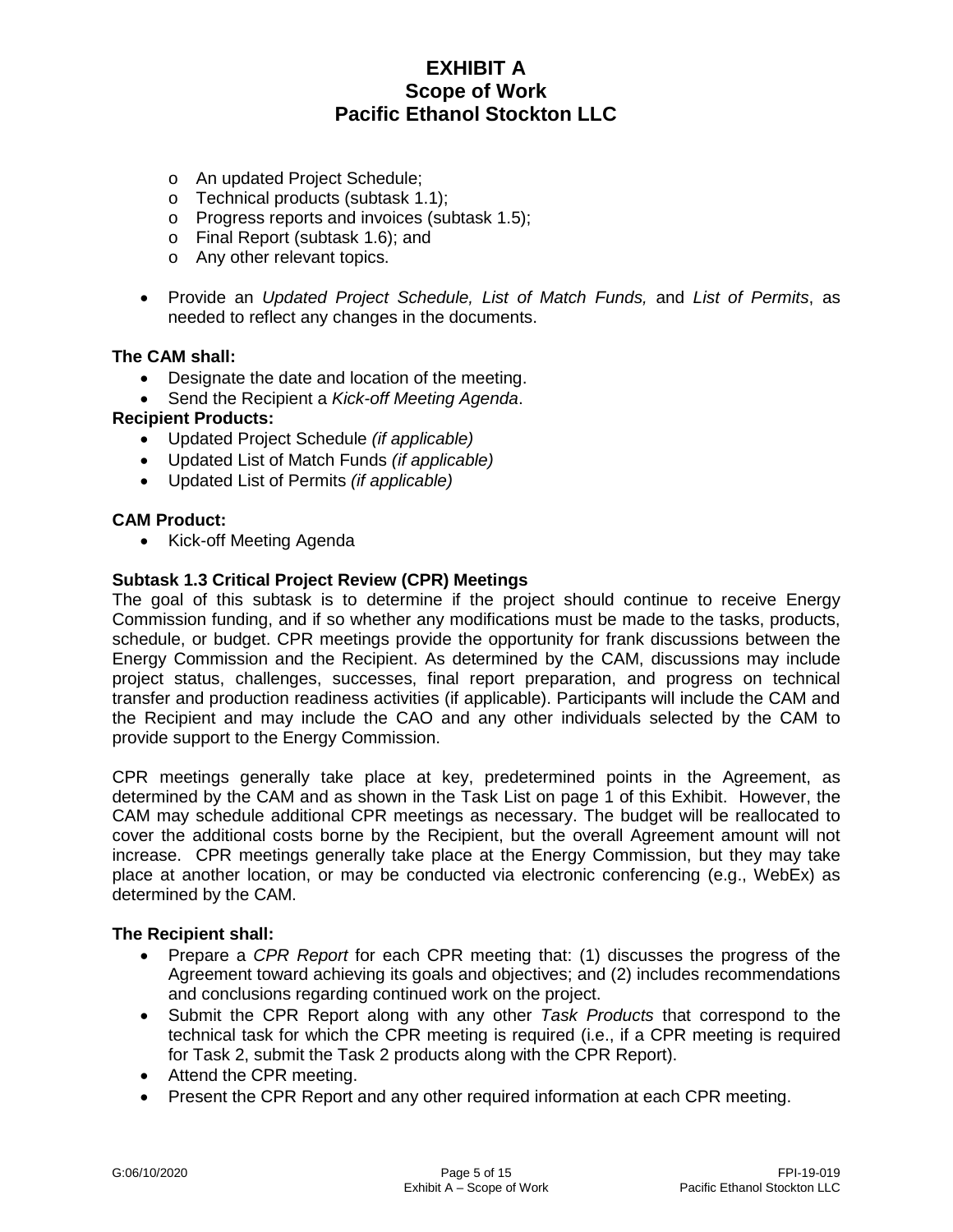### **The CAM shall:**

- Determine the location, date, and time of each CPR meeting with the Recipient's input.
- Send the Recipient a *CPR Agenda* and a *List of Expected CPR Participants* in advance of the CPR meeting. If applicable, the agenda will include a discussion of match funding and permits.
- Conduct and make a record of each CPR meeting. Provide the Recipient with a *Schedule for Providing a Progress Determination* on continuation of the project.
- Determine whether to continue the project, and if so whether modifications are needed to the tasks, schedule, products, or budget for the remainder of the Agreement. If the CAM concludes that satisfactory progress is not being made, this conclusion will be referred to the Deputy Director of the Energy Research and Development Division.
- Provide the Recipient with a *Progress Determination* on continuation of the project, in accordance with the schedule. The Progress Determination may include a requirement that the Recipient revise one or more products.

### **Recipient Products:**

- CPR Report(s)
- Task Products (draft and/or final as specified in the task)

### **CAM Products:**

- CPR Agenda
- List of Expected CPR Participants
- Schedule for Providing a Progress Determination
- Progress Determination

#### **Subtask 1.4 Final Meeting**

The goal of this subtask is to complete the closeout of this Agreement.

#### **The Recipient shall:**

• Meet with Energy Commission staff to present project findings, conclusions, and recommendations. The final meeting must be completed during the closeout of this Agreement. This meeting will be attended by the Recipient and CAM, at a minimum. The (meeting may occur in person or by electronic conferencing (e.g., WebEx), with approval of the CAM.

The technical and administrative aspects of Agreement closeout will be discussed at the meeting, which may be divided into two separate meetings at the CAM's discretion.

- $\circ$  The technical portion of the meeting will involve the presentation of findings, conclusions, and recommended next steps (if any) for the Agreement. The CAM will determine the appropriate meeting participants.
- $\circ$  The administrative portion of the meeting will involve a discussion with the CAM and the CAO of the following Agreement closeout items:
	- Disposition of any state-owned equipment.
	- Need to file a Uniform Commercial Code Financing Statement (Form UCC-1) regarding the Energy Commission's interest in patented technology.
	- The Energy Commission's request for specific "generated" data (not already provided in Agreement products).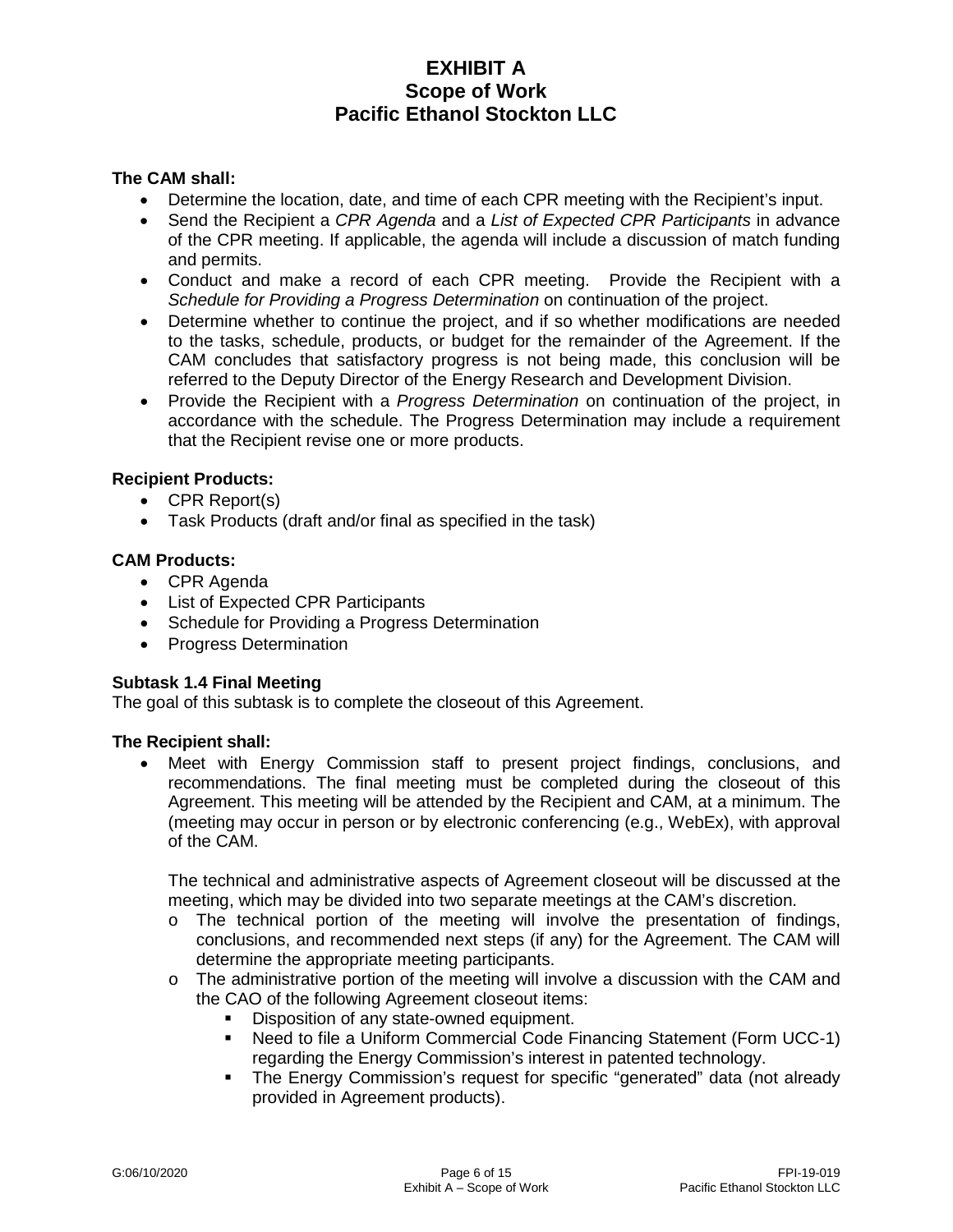- Need to document the Recipient's disclosure of "subject inventions" developed under the Agreement.
- "Surviving" Agreement provisions such as repayment provisions and confidential products.
- Final invoicing and release of retention.
- Prepare a *Final Meeting Agreement Summary* that documents any agreement made between the Recipient and Commission staff during the meeting.
- Prepare a *Schedule for Completing Agreement Closeout Activities*.
- Provide *All Draft and Final Written Products* on a CD-ROM or USB memory stick, organized by the tasks in the Agreement.

### **Products:**

- Final Meeting Agreement Summary *(if applicable)*
- Schedule for Completing Agreement Closeout Activities
- All Draft and Final Written Products

### *REPORTS AND INVOICES*

### **Subtask 1.5 Progress Reports and Invoices**

The goals of this subtask are to: (1) periodically verify that satisfactory and continued progress is made towards achieving the project objectives of this Agreement; and (2) ensure that invoices contain all required information and are submitted in the appropriate format.

#### **The Recipient shall:**

- Submit a quarterly *Progress Report* to the CAM. Each progress report must:
	- o Summarize progress made on all Agreement activities as specified in the scope of work for the preceding month, including accomplishments, problems, milestones, products, schedule, fiscal status, and an assessment of the ability to complete the Agreement within the current budget and any anticipated cost overruns. See the Progress Report Format Attachment for the recommended specifications.
- Submit a quarterly *Invoice* that follows the instructions in the "Payment of Funds" section of the terms and conditions, including a financial report on Match Fund and in-state expenditures.

#### **Products:**

- Progress Reports
- Invoices

## **Subtask 1.6 Final Report**

The goal of this subtask is to prepare a comprehensive Final Report that describes the original purpose, approach, results, and conclusions of the work performed under this Agreement. The CAM will review the Final Report according to the Project Schedule. When creating the Final Report, the Recipient must use the Style Manual provided by the CAM.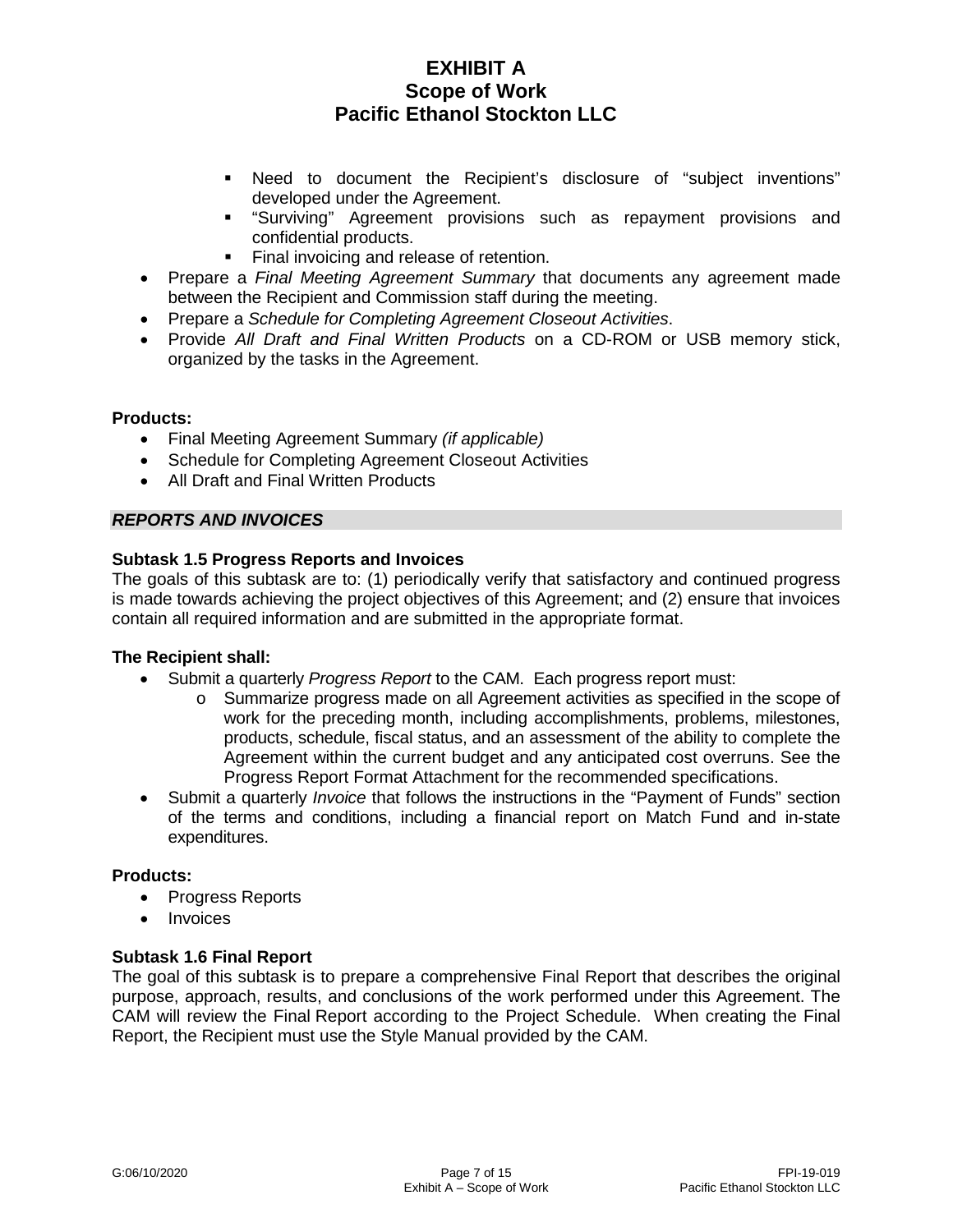- 1) Prepare a *Final Report* for this Agreement in accordance with the Style Manual, and Final Report Template provided by the CAM with the following considerations:
	- Ensure that the report includes the following items, in the following order:
		- Cover page (**required**)
		- Credits page on the reverse side of cover with legal disclaimer (**required**)
		- Acknowledgements page (optional)
		- Table of Contents (**required**, followed by List of Figures and List of Tables, if needed)
		- Executive summary (**required)** following the Executive Summary **Template**
		- Include a summary table that includes the following information, but is not limited to (**required)**:
			- o Recipient name;
			- o Project description;
			- o Project location(s);
			- o Census tract;
			- o Dates: project selected and completed;
			- o GGRF dollars allocated;
			- o Leveraged and/or match funds;
			- o Estimated/actual total project GHG emission reductions;
			- o Estimated/actual energy saved (kWh, therms, or other fuels) for energy efficiency projects;
			- o Estimated/actual energy generated (kWh or therm equivalents) for renewable energy projects;
			- o Other benefits or results;
			- o Other market sectors that can benefit from the project
			- o Benefits to priority populations.
		- Appendices Include a copy of the M&V report for each demonstration site funded by the Energy Commission grant). (**required)**
	- Follow the Style Guide format requirements for headings, figures/tables, citations, and acronyms/abbreviations.
	- **Ensure that the document omits subjective comments and opinions.** However, recommendations in the conclusion of the report are allowed.
- Submit a draft of the report to the CAM for review and comment according to the project schedule. The CAM will provide written comments to the Recipient on the draft product within 15 days of receipt
- Consider incorporating all CAM comments into the Final Report. If the Recipient disagrees with any comment, provide a written response explaining why the comment was not incorporated into the final product
- Submit the revised Final Report and responses to comments within 10 days of notice by the CAM, unless the CAM specifies a longer time period or approves a request for additional time.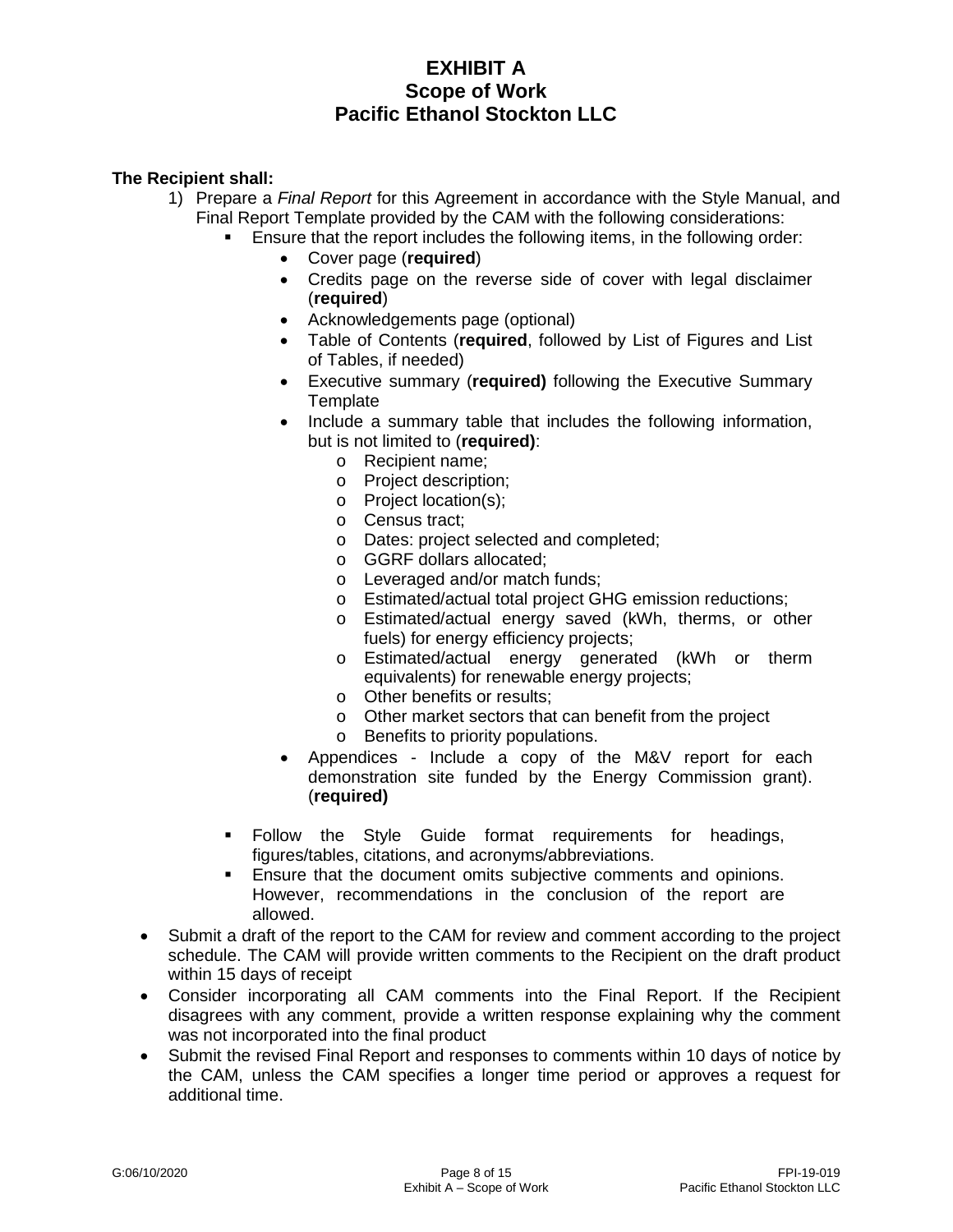• Submit one bound copy of the *Final Report* to the CAM along with *Written Responses to Comments on the Draft Final Report*.

#### **Products**:

- Final Report (draft and final)
- Written Responses to Comments on the Draft Final Report

#### **CAM Product:**

• Written Comments on the Draft Final Report

#### *MATCH FUNDS, PERMITS, AND SUBCONTRACTS*

#### **Subtask 1.7 Match Funds**

The goal of this subtask is to ensure that the Recipient obtains any match funds planned for this Agreement and applies them to the Agreement during the Agreement term.

While the costs to obtain and document match funds are not reimbursable under this Agreement, the Recipient may spend match funds for this task. The Recipient may only spend match funds during the Agreement term, either concurrently or prior to the use of Energy Commission funds. Match funds must be identified in writing, and the Recipient must obtain any associated commitments before incurring any costs for which the Recipient will request reimbursement.

#### **The Recipient shall:**

• Prepare a *Match Funds Status Letter* that documents the match funds committed to this Agreement. If no match funds were part of the proposal that led to the Energy Commission awarding this Agreement and none have been identified at the time this Agreement starts, then state this in the letter.

If match funds were a part of the proposal that led to the Energy Commission awarding this Agreement, then provide in the letter:

- o A list of the match funds that identifies:
	- The amount of cash match funds, their source(s) (including a contact name, address, and telephone number), and the task(s) to which the match funds will be applied.
	- The amount of each in-kind contribution, a description of the contribution type (e.g., property, services), the documented market or book value, the source (including a contact name, address, and telephone number), and the task(s) to which the match funds will be applied. If the in-kind contribution is equipment or other tangible or real property, the Recipient must identify its owner and provide a contact name, address, telephone number, and the address where the property is located.
	- **If different from the solicitation application, provide a letter of commitment** from an authorized representative of each source of match funding that the funds or contributions have been secured.
- At the Kick-off meeting, discuss match funds and the impact on the project if they are significantly reduced or not obtained as committed. If applicable, match funds will be included as a line item in the progress reports and will be a topic at CPR meetings.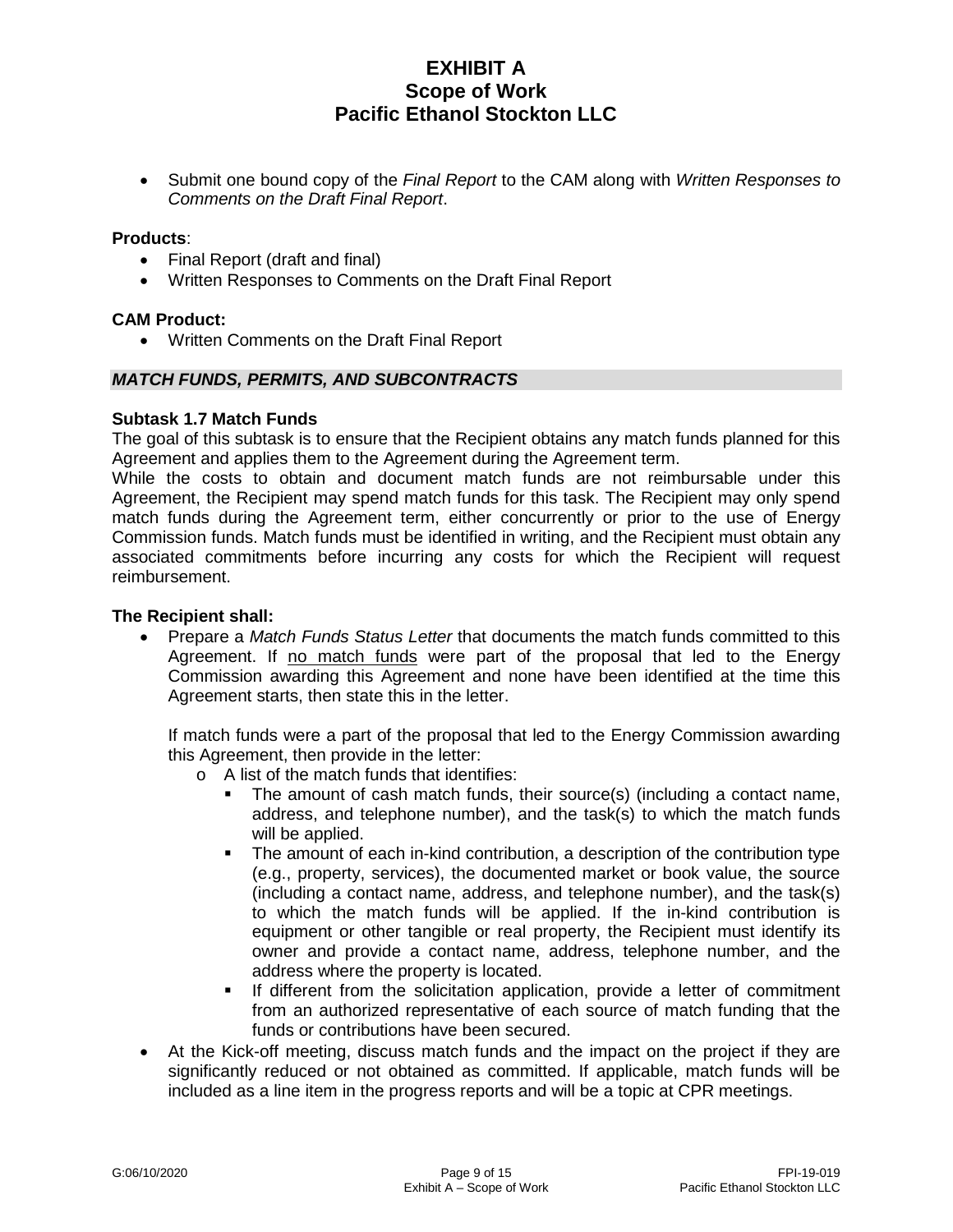- Provide a *Supplemental Match Funds Notification Letter* to the CAM of receipt of additional match funds.
- Provide a *Match Funds Reduction Notification Letter* to the CAM if existing match funds are reduced during the course of the Agreement. Reduction of match funds may trigger a CPR meeting.

### **Products:**

- Match Funds Status Letter
- Supplemental Match Funds Notification Letter *(if applicable)*
- Match Funds Reduction Notification Letter *(if applicable)*

### **Subtask 1.8 Permits**

The goal of this subtask is to obtain all permits required for work completed under this Agreement in advance of the date they are needed to keep the Agreement schedule on track. Permit costs and the expenses associated with obtaining permits are not reimbursable under this Agreement, with the exception of costs incurred by University of California recipients. Permits must be identified and obtained before the Recipient may incur any costs related to the use of the permit(s) for which the Recipient will request reimbursement.

### **The Recipient shall:**

- Prepare a *Permit Status Letter* that documents the permits required to conduct this Agreement. If no permits are required at the start of this Agreement, then state this in the letter. If permits will be required during the course of the Agreement, provide in the letter:
	- $\circ$  A list of the permits that identifies: (1) the type of permit; and (2) the name, address, and telephone number of the permitting jurisdictions or lead agencies.
	- $\circ$  The schedule the Recipient will follow in applying for and obtaining the permits.

The list of permits and the schedule for obtaining them will be discussed at the Kick-off meeting (subtask 1.2), and a timetable for submitting the updated list, schedule, and copies of the permits will be developed. The impact on the project if the permits are not obtained in a timely fashion or are denied will also be discussed. If applicable, permits will be included as a line item in progress reports and will be a topic at CPR meetings.

- If during the course of the Agreement additional permits become necessary, then provide the CAM with an *Updated List of Permits* (including the appropriate information on each permit) and an *Updated Schedule for Acquiring Permits*.
- Send the CAM a *Copy of Each Approved Permit*.
- If during the course of the Agreement permits are not obtained on time or are denied, notify the CAM within 5 days. Either of these events may trigger a CPR meeting.

#### **Products:**

- Permit Status Letter
- Updated List of Permits *(if applicable)*
- Updated Schedule for Acquiring Permits *(if applicable)*
- Copy of Each Approved Permit *(if applicable)*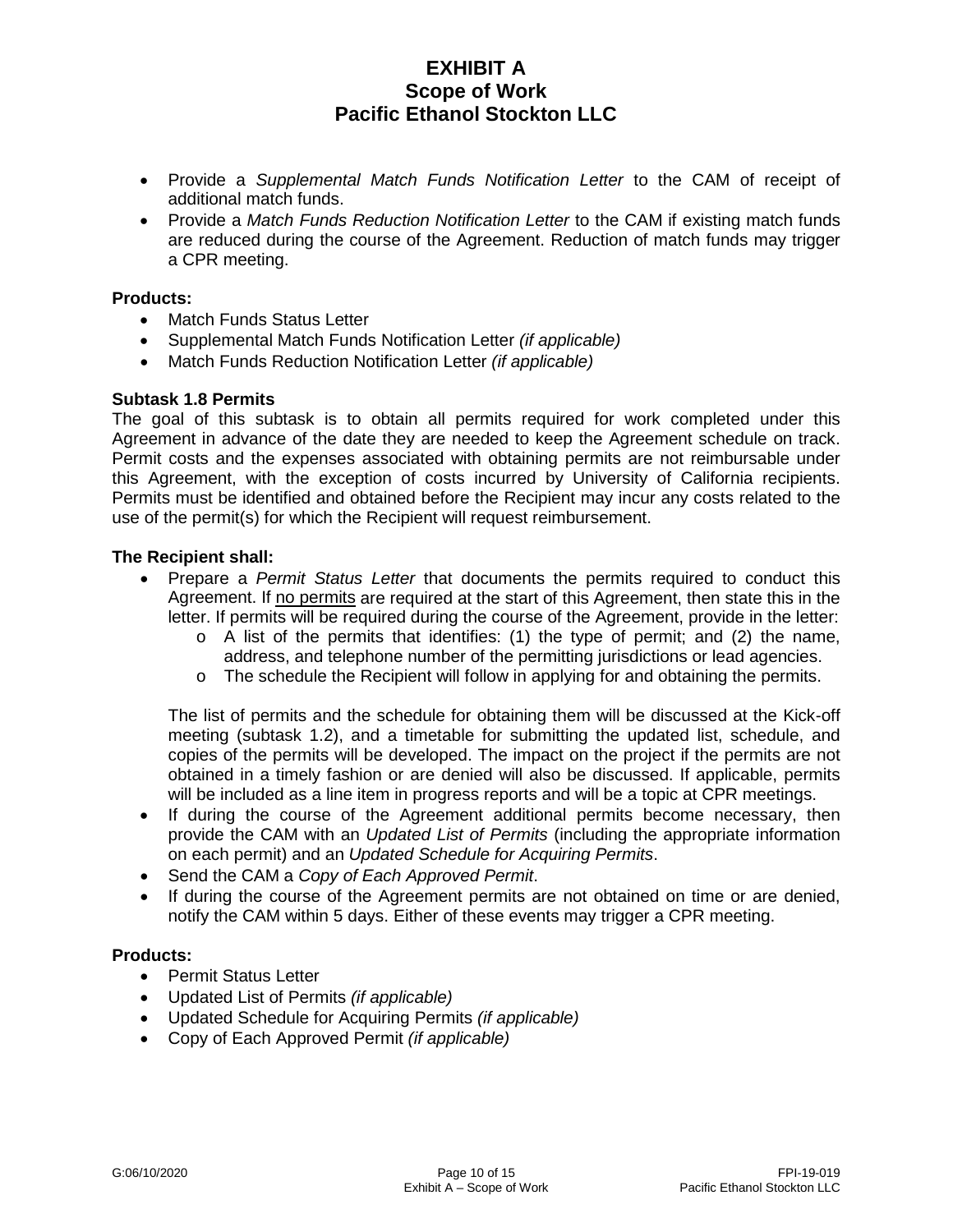### **Subtask 1.9 Subcontracts**

The goals of this subtask are to: (1) procure subcontracts required to carry out the tasks under this Agreement; and (2) ensure that the subcontracts are consistent with the terms and conditions of this Agreement.

#### **The Recipient shall:**

- Manage and coordinate subcontractor activities in accordance with the requirements of this Agreement.
- Incorporate this Agreement by reference into each subcontract.
- Include any required Energy Commission flow-down provisions in each subcontract, in addition to a statement that the terms of this Agreement will prevail if they conflict with the subcontract terms.
- If required by the CAM, submit a draft of each *Subcontract* required to conduct the work under this Agreement.
- Submit a final copy of the executed subcontract.
- Notify and receive written approval from the CAM prior to adding any new subcontractors (see the discussion of subcontractor additions in the terms and conditions).

#### **Products:**

• Subcontracts *(draft if required by the CAM)*

## **IV. TECHNICAL TASKS**

## **TASK 2 SITE PREPARATION AND EQUIPMENT PROCUREMENT**

The goal of this task is to procure the necessary equipment and materials for the installation of drop-in, commercially available equipment and to prepare the site for equipment installation.

- Procure equipment by:
	- o Discussing equipment, electrical, and installation requirements with potential California-based vendors;
	- o Finalizing equipment specifications;<br>o Preparing Equipment List. For eac
	- Preparing Equipment List. For each item, provide the name of the item and make, model, size, capacity or other information as appropriate to the item. Items may include additional evaporator stages, heat exchangers, electric pumps and motors, electrical panels and other upgrades, MVR units, insulation for holding tanks and pipes, M&V sensors and related equipment, machine-to-machine communications for automation, and plant automation software with artificial intelligence;
	- o Issuing bid documents, reviewing responses, and selecting California-based vendors; and
	- o Placing equipment orders in a staggered fashion to correspond with proposed installation timeline.
- Secure all permits needed for installation of all equipment.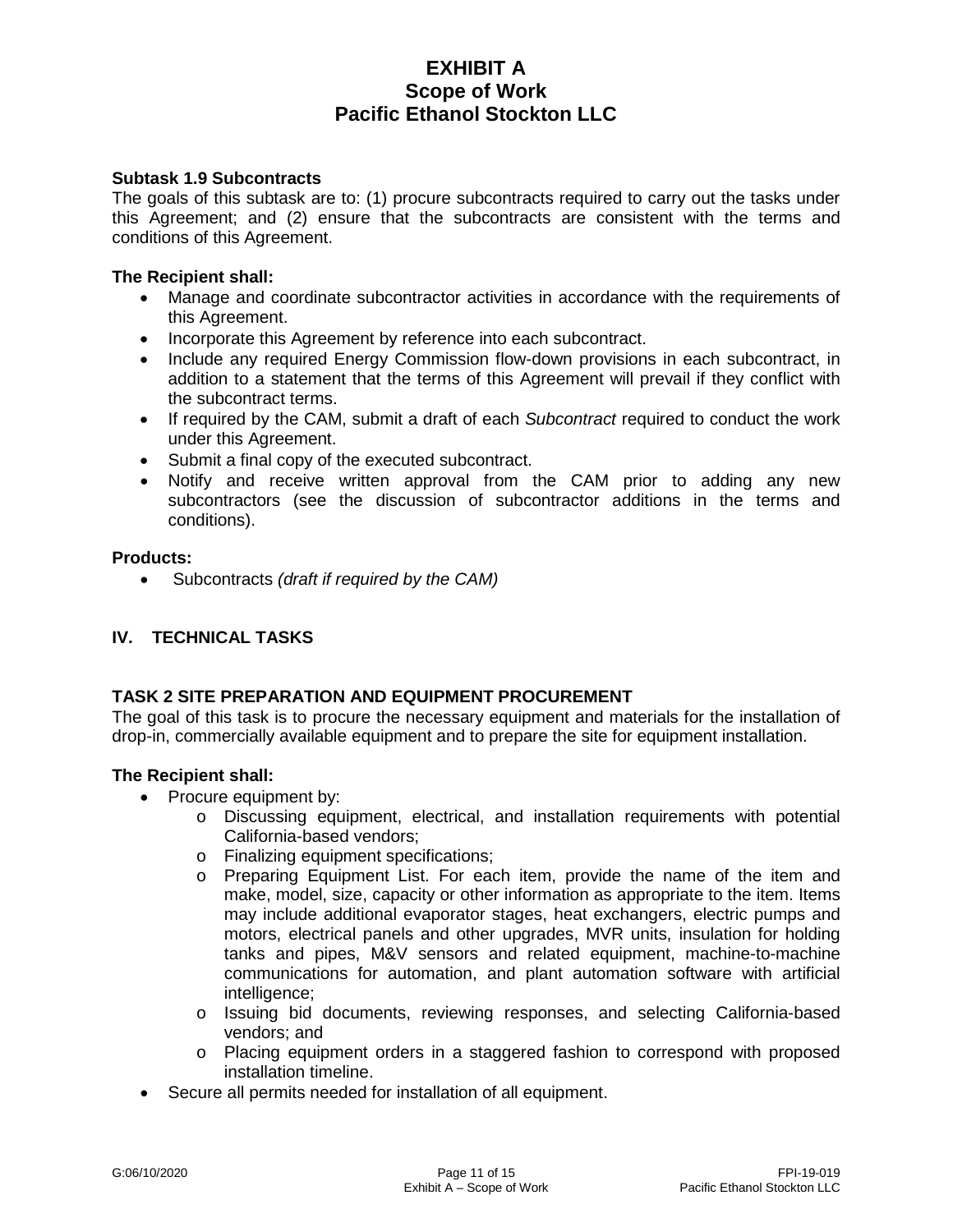- Prepare proposed locations at the site for installation of the new equipment. Steps include:
	- o Preparing the installation timeline;
	- o Identifying drop sites for new equipment; and
	- o Accept delivery of new equipment at chosen site.
- Provide a *Site Preparation and Equipment Procurement Memo* that shall include, but not be limited to:
	- o Summary of the steps to prepare the site
	- $\circ$  Copy of the performance specifications for each piece of equipment purchased by the grant
	- o Summary of the bids received and from whom
	- o Copies of all required permits needed for installation.
	- o Status of the planned installation including preliminary schedule for equipment delivery and installation.
	- o Copies of final procurement documents and purchase orders

#### **Products:**

• Site Preparation and Equipment Procurement Memo

## **TASK 3 EQUIPMENT INSTALLATION**

The goal of this task is to install the necessary equipment for this project, to start up and commission it, and to resume normal plant operations.

- Shut down plant processes as required.
- Uninstall existing version(s) of equipment.
- Install new equipment.
- Install Measurement and Verification (M&V) meters and equipment.
- Conduct pre-startup safety review.
- Perform cold commissioning, which will include:
	- o Completion and system check out; and
	- o Confirmation of operational readiness.
- Perform hot commissioning, which will include:
	- o Performance testing of new systems;
	- o Performance testing of integration with existing food production system;
	- o Performing test run of production; and
	- o Optimize system performance in response to testing in order to meet stated performance specification.
- Prepare *CPR Report #1* in accordance with subtask 1.3.
- Participate in a CPR Meeting.
- Provide an *Equipment Installation Memo* that shall include, but not be limited to:
	- o Summary of the equipment installation requirements;
		- $\circ$  Identification of barriers involved during installation and discuss the steps taken to overcome those barriers; and
		- o Discuss results of equipment start-up and commissioning with respect to whether the equipment as installed meets the stated performance specifications.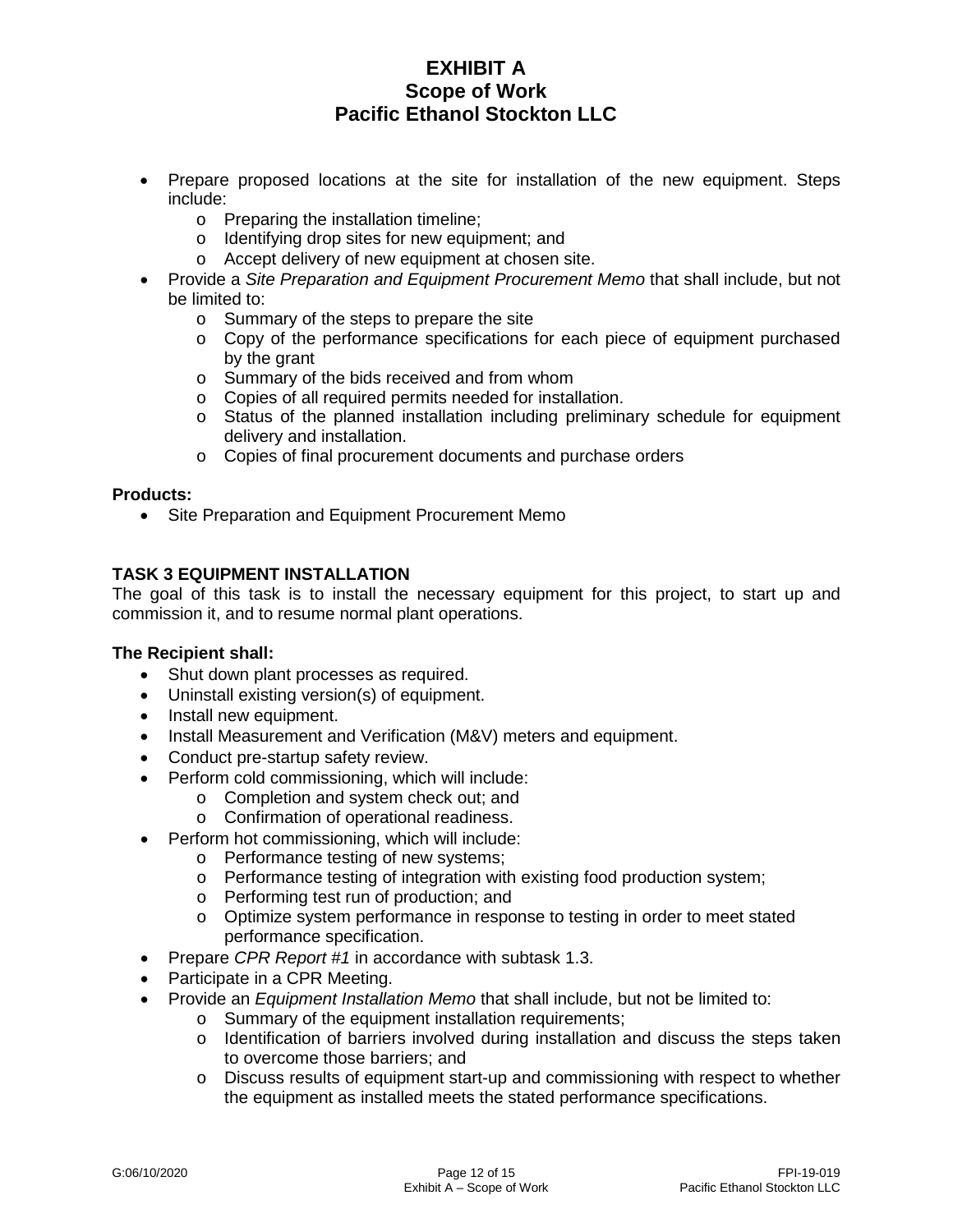### **Products:**

- Equipment Installation Memo (draft and final)
- CPR Report #1

## **TASK 4 MEASUREMENT AND VERIFICATION**

The goal of this task is to report the benefits resulting from this project by performing measurement and verification (M&V) energy consumption before and after project installation to verify GHG emission reductions.

- Enter into agreement with M&V subcontractor per Task 1.9.
- Coordinate site visits with the M&V subcontractor at the demonstration site
- Develop M&V protocol for pre-installation measurement (and calculations):
	- o Electric, natural gas and/or other fossil fuel consumption and GHG emissions (use appropriate emissions factor from the FPIP grant solicitation) of the equipment/process/system(s)/sub-system(s) that are to be upgraded and/or replaced and/or modified.
	- o Ensure installation of sub-metering equipment and data loggers for pre/post data analysis.
- Prepare and provide a detailed *M&V Plan* to include but not be limited to:
	- $\circ$  Description of the monitoring equipment and instrumentation which will be used.
	- o Description of the key input parameters and output metrics which will be measured.
	- o Description of the M&V protocol and analysis methods to be employed.
	- $\circ$  Description of the independent, third-party M&V services to be employed, if applicable.
- Perform three months (or shorter period as approved in writing by the CAM) of preinstallation measurements (and calculations) based on the M&V protocol for preinstallation.
- Prepare and provide a Pre-Installation M&V Findings Report that includes M&V protocol, pre-install measurements (and calculations), analysis, and results performed in this task.
- Develop M&V protocol for post-installation measurements (and calculations) of:
	- o Electric, natural gas and/or other fossil fuel consumption and GHG emissions (use appropriate emissions factor from Attachment 8 of the grant solicitation) of the equipment/process/system(s)/sub-system(s) that will be upgraded and/or replaced and/or modified
- Perform 12 months (or shorter period as approved in writing by the CAM) of postinstallation measurements based on M&V protocol for post-installation.
- Provide a summary of post-installation M&V progress in Progress Report(s) (see subtask 1.5) which shall include but not be limited to:
	- o A narrative on operational highlights from the reporting period, including any stoppages in operation and why; and
	- o A summary of M&V findings from the reporting period.
- Analyze post-installation electrical, natural gas and/or other fossil fuel consumption and GHG emissions.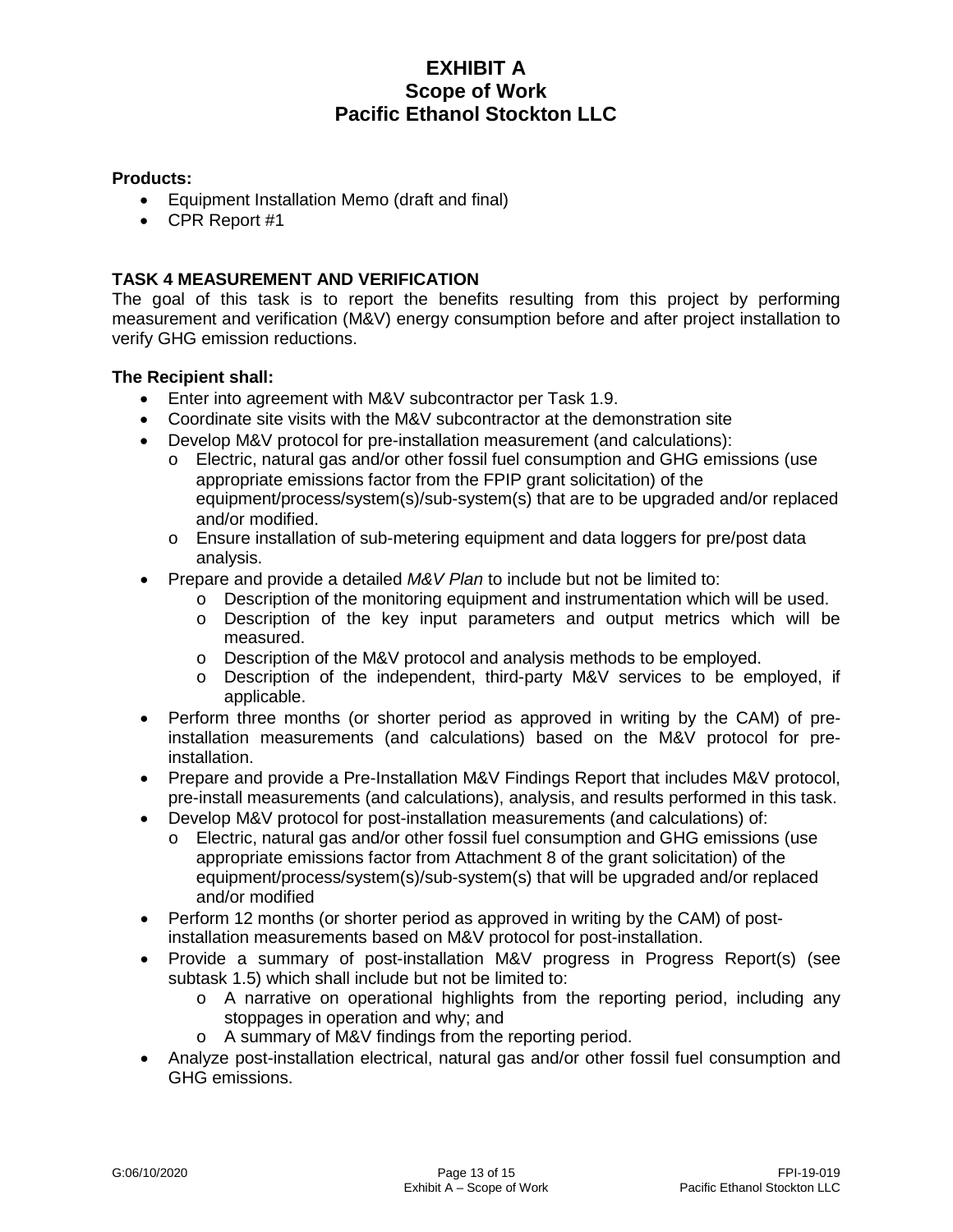- Prepare and provide a *Post-Installation M&V Findings Report* that includes M&V protocol, pre and post install measurements (and calculations), analysis, and results performed in this task. Results should at a minimum report on the reduction or additions of electricity, natural gas and/or other fossil fuel usage and overall reductions of GHG emissions that directly result from this project and include the following:
	- o Provide all key assumptions used to estimate and determine energy and GHG reductions (and additions, if applicable).
	- o Provide all key assumptions used to estimate projected benefits, including targeted market sector (e.g., population and geographic location), projected market penetration, baseline and projected energy use and cost, operating conditions, and emission reduction calculations.
	- o Discuss whether the energy and GHG emission reductions identified in section II.C were met.
- Prepare *CPR Report #2* in accordance with subtask 1.3.
- Participate in a CPR Meeting.

### **Products:**

- M&V Plan (draft and final)
- Pre-Installation M&V Findings Report (draft and final)
- Post-Installation M&V Findings Report(s) (draft and final)
- CPR Report #2

## **TASK 5 TECHNOLOGY/KNOWLEDGE TRANSFER ACTIVITIES**

The goal of this task is to make the knowledge gained, project results, and lessons learned available to the public and key decision makers and to provide scholarships and cooperative internships to engineering students through partnership with Northern California Association of Energy Engineers and with University of the Pacific Stockton.

- When directed by the CAM, develop *Presentation Materials* for an Energy Commissionsponsored conference/workshop(s) on the project.
- When directed by the CAM, participate in workshops symposium(s) sponsored by the California Energy Commission.
- Provide at least (6) six *High Quality Digital Photographs* (minimum resolution of 1300x500 pixels in landscape ratio) of pre and post technology installation at the project site or related project photographs.
- In partnership with Northern California Association of Energy Engineers and with the University of the Pacific Stockton, develop *Scholarship Agreements for Students* to provide scholarships totaling \$25,000 to engineering students associated with University of California at Davis; California State University, Sacramento; University of the Pacific Stockton; and California State University, Chico.
- In partnership with Northern California Association of Energy Engineers and the University of the Pacific Stockton develop *Cooperation Agreements* to offer cooperative internships to engineering students.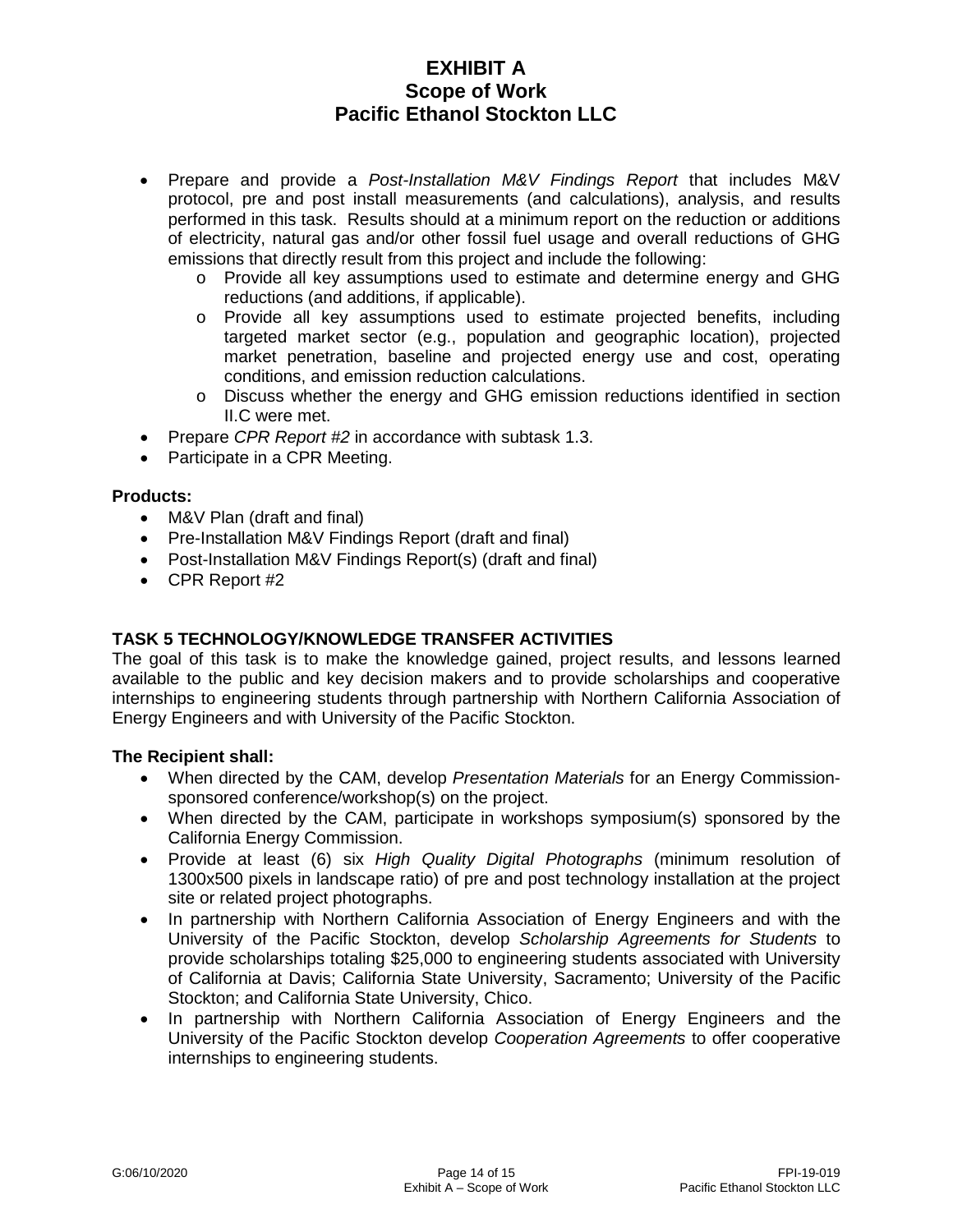### **Products:**

- Presentation Materials (draft and final)
- High Quality Digital Photographs
- Scholarship Agreements for Students.
- Cooperation Agreements

## **V. PROJECT SCHEDULE**

Please see the attached Excel spreadsheet.